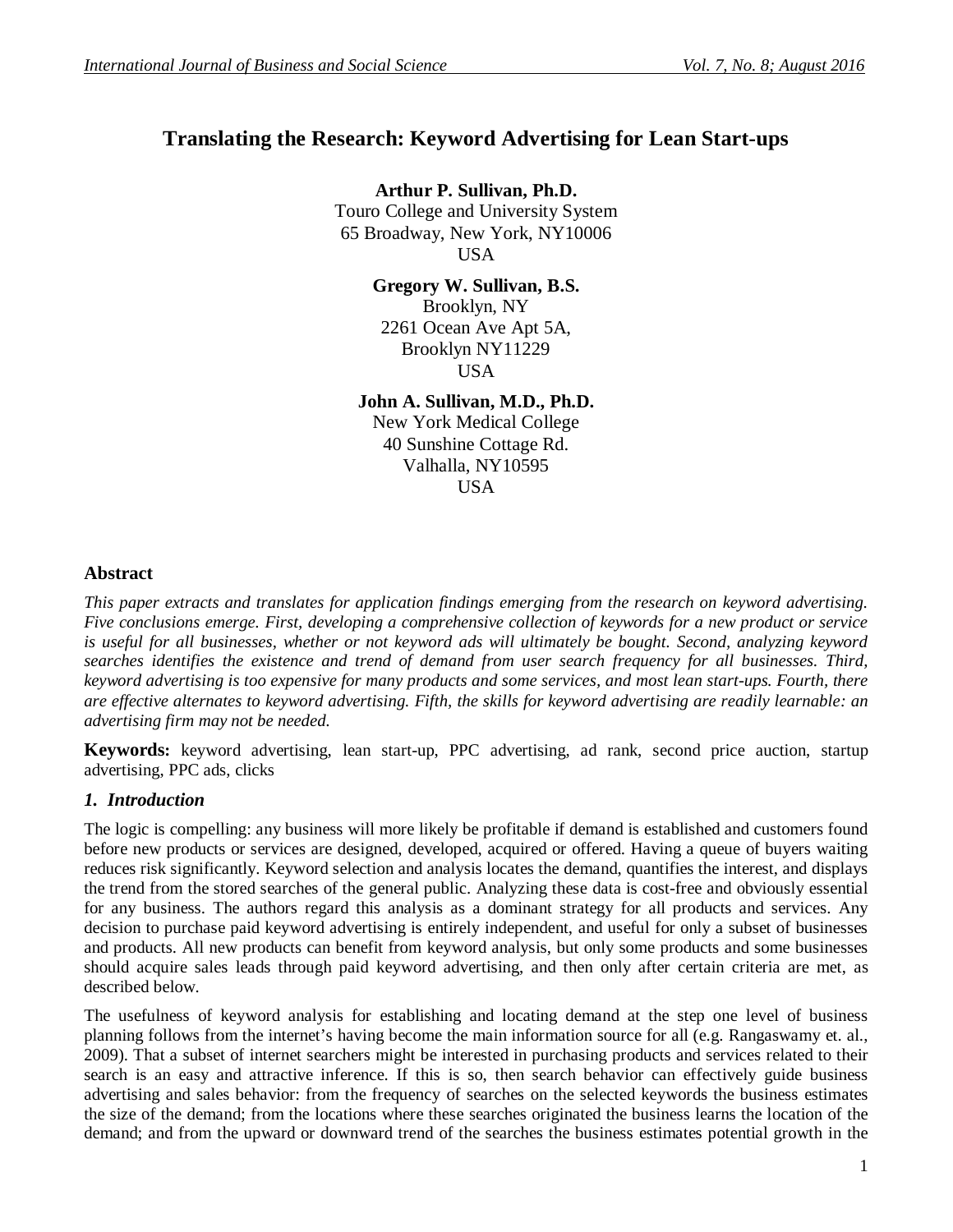market demand. Moving this analysis to step one allows search behavior to guide business development and production decisions as well, establishing demand and trend, thus potentially saving the losses resulting from developing and producing products that do not sell. The internet has created an environment in which starting a new business is easy. Almost no capital is required, and the process of bringing a product or service to market has been detailed for the general public in motivational words (e.g. Ferriss, 2007). Universal use of keyword analysis combined with judicious use of keyword advertising will improve the rate of success.

# *2. Keyword analysis*

# **2.1. Finding keywords**.

A staff of a university based in a large city analyzed the keywords describing its graduate study programs in education as step one in the hope of finding additional students for the programs. The process began at the university with listing phrase-length descriptors of the graduate programs. These initial keywords were lengthy but accurate phrases, called "long tails" (Anderson, 2006). Keyword finding tools, available on the internet without charge, found shorter phrases and single words related to the long tails from data bases and keywords used by other websites offering similar programs. A master list of several hundred keywords was rapidly assembled.

## **2.2 Checking the search trends**.

The staff, again using tools available on the internet without charge, such as google.com/trends, examined the browser search trends. The keywords on the master list were checked, beginning with the long tails and followed by those considered the best descriptors of the programs. Many of the long tails and some of the shorter keywords did not display because not many searchers used those exact words when they searched. For most of the keywords, the tool provided a line graph which displayed the relative frequency of the keyword's use, whether the overall trend was upward, downward, or level, and graphics illustrating the geographic sources of the searches. After the 30-50 best keywords were checked, the first decision point had been reached.

## **2.3 First decision point**.

Largely upward trends indicate that demand is present and increasing. Downward trends indicate that sustained or growing demand is not present. Mixed trends merit a further step: the keywords with low or down-trending search frequency are dropped. The balance of the keywords on the master list is checked to find additional up-trending ones. Unless the aggregated up-trending keywords show sufficient accessible demand is found, the process stops. The lists of up-trending keywords were then checked for conversion rates. Those which did not produce conversions were dropped.

The results for the university showed that there was modest demand, with a level trend, neither increasing nor decreasing over the past several years. The number of searches was higher in some states in the US than others. It was apparent that the states which required its elementary and secondary teachers to have or to obtain a graduate education degree showed much more search activity. The university had discovered demand for its programs and the locations of potential customers. Although the overall trend was flat, searching was up-trending in some areas and the search numbers were high enough, so the university decided to proceed. It is worth noting that, to this point, the only resources the university had expended was a few hours of support staff research time.

## **2.4 Culling the most useful keywords**.

Having cleared the first decision point, the staff put the keyword list in order of trend and checked the keywords for conversion rates, using the free or proprietary tools available to search conversion-tracking databases. Keywords with low conversion rates were dropped. The top 100 keywords remaining on the list could be expected to capture over 80% of the sales (Skiera et. al., 2010) and were selected. These were the keywords which were used in the campaign and for embedding in the university graduate education program website code as meta tags, so these were the ones carried forward in the analysis. Using more keywords than 100 can add significantly to the costs of keyword management. Since each keyword must be separately tracked and evaluated, maintaining, for example, 500 keywords instead of 100 might increase management costs 500%. So all but the 50 next-best keywords above the adopted 100 were discarded. The extra 50 were held in readiness to swap for any of the adopted 100 that faltered or failed.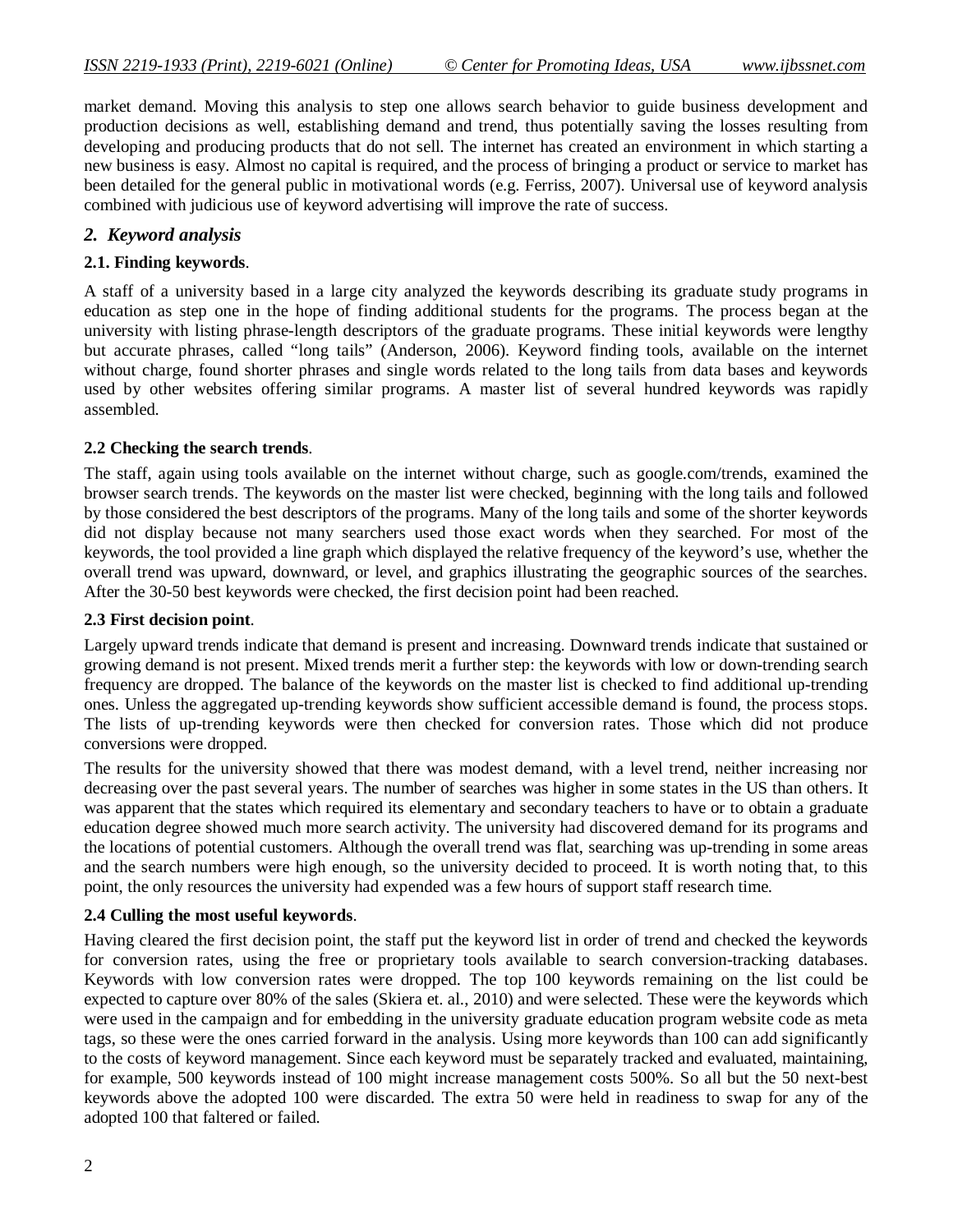# **2.5 Estimating the cost per sale for keyword advertising**.

Again using provider-supplied free tools or low cost tools available on the internet, the conversion rate and the cost-per-click (CPC) for each of the 100 keywords was determined by the university staff. These data are industry/business/service/product specific, so businesses average the conversion rate and CPC whenever the keyword triggered more than one category.

The university's target was adding 1,000 graduate students to the education programs. Currently firms typically purchase clicks (paying for user clicks on the paid ad) rather than paying for impressions (paying for every appearance of the paid ad) or conversions (paying only when action such as a sale results), as the best balance of risk between provider and advertising business, and the university planned to do the same.

Enrolling 1,000 new students with the keywords which averaged a 2% conversion rate required the university to purchase 50,000 clicks to get the 1,000 students. The average price for first or second position on page one of the search returns was \$4.60, so the total cost of the pilot campaign was estimated at \$230,000, and the advertising cost per student enrolled (CPA) therefore expected to be \$230 (Table 1).

## **Table 1: Cost of pilot campaign for 1000 sales**

|         | Convert | Clicks |            |                  | Cost per |
|---------|---------|--------|------------|------------------|----------|
| Sales   | rate    | needed | <b>CPC</b> | <b>TotalCost</b> | sale     |
| 1 0 0 0 | 0,02    | 50 000 | 4,60       | 230 000,00       | 230,00   |

Although lower advertising page positions in the search return are less expensive, first and second place are more attended to (Phillips, et. al., 2013) and yield more conversions (Jansen & Liu, 2013). Any savings realized from accepting a less desirable page position can be consumed by the extra clicks purchased or extra time required to complete the 1000 sales campaign.

Pilot testing the campaign is essential, because it tests the estimates and uncovers unanticipated problems in the advertising, follow-up, website, and staff procedures. The pilot cost expenditure should not be too limited. Curtailing the cost of the pilot too severely, for example by limiting the keyword advertising cost to \$1,000, would have lowered the university's expenditure but very few, if any, conversions (new students) would have resulted (Table 2). The pilot must be adequate to test the campaign completely, in miniature, and sufficient budget must be allowed to accomplish that goal. This brought the university staff to the second decision point.

**Table 2: Estimated sales in a pilot test with \$1,000 ad cost limit.**

|                                      | Convert |        |      |                  | Cost per |  |  |  |
|--------------------------------------|---------|--------|------|------------------|----------|--|--|--|
| Sales <sup>a</sup>                   | rate    | Clicks | CPC. | <b>TotalCost</b> | sale     |  |  |  |
| Δ                                    | 0.02    | 217    | 4,60 | 1000,00          | 230,00   |  |  |  |
| <sup>a</sup> Note: Sales are rounded |         |        |      |                  |          |  |  |  |

# **2.6 Second decision point**.

If a firm's new product is a single item, it will have to be a high priced item for an advertising cost of \$230 per sale to be acceptable. If it is a service, and the conversion brings the firm a new customer who will be the firm's student, as it was for the university, or a new patient, or club member, the cost of acquiring each new customer may be reasonable. Other added values are also included when evaluating the cost per conversion. For example, there is a value in the unclicked impressions in merely exposing the searching public to the product or service (Cheung, 2006; Zajonc, 1968). If \$230 is too expensive, the firm continues to use the keyword list, for free, to populate their website pages (both the meta tag code and in the page content) and track searches and trends, but does not use paid keyword advertising for sales leads. Since the demand has been established, the firm uses other ways to develop leads and make sales.

If the margin on the sale or the value of the new customer is enough for \$230 each to be an acceptable advertising cost, the firm proceeds with the pilot campaign. The university staff evaluated the cost of \$230 per new graduate student as acceptable, and the preparations for the pilot campaign were continued.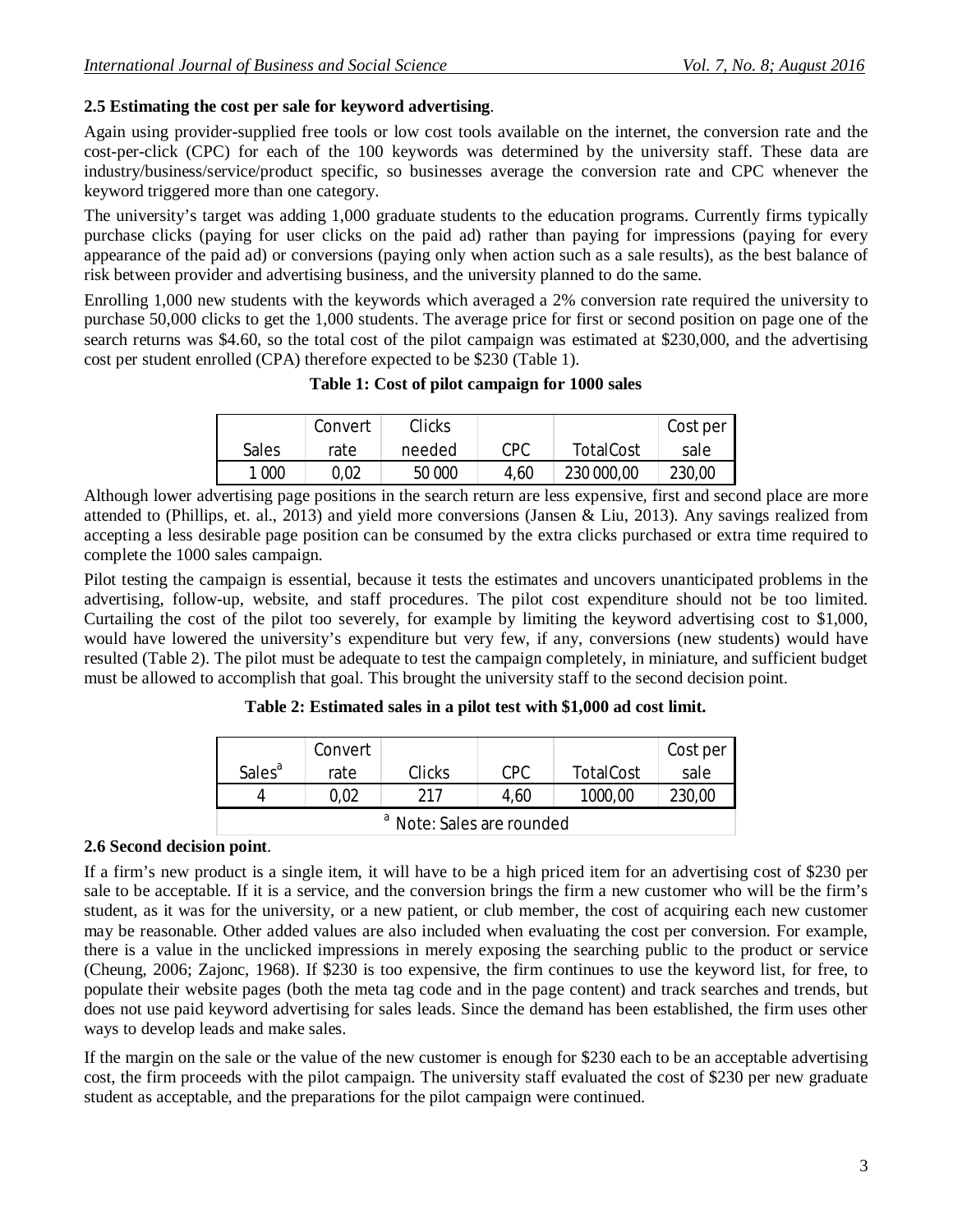## **2.7 Alternatives to keyword advertising**.

Although a decision to proceed with keyword advertising was justified in the university's case, several staff members noted that the potential students were grouped closely in small clusters in the university's catchment area, and preferred to pilot a non-keyword campaign. Because the students were clustered and local, they argued, this market could be enrolled by personal contact, a strong marketing method. In addition, they could be taught in standard classroom settings since they were grouped in school districts, where classrooms would be available for on-site instruction. The enrolled students, all of them teachers in the school district, could be expected to appreciate the convenience of using local facilities as well as the convenience of the classes' being scheduled immediately after their teaching work day. So the university selected one area within its home state with rising demand, as evidenced by the number of keyword searches. The local school districts were identified, and administrators from the university contacted the district superintendents, to find out how many of their teachers lacked the required graduate degrees. Where there were enough, 20-30 per program area, the university offered to send professors to the district to teach two courses each semester, leading to graduate degrees in three years. The superintendents reflected the offer to the teachers, who responded enthusiastically.

The first group of teachers served as a pilot test. They were 25 in number, paid the course tuition of \$2,300 each for each of the first two courses, for a total of \$115,000. The 2 professors cost the university \$10,000. Gross margin was \$105,000 with few other expenses, since the district supplied the facility in which the teaching occurred. Because having the graduate degree was a job requirement, the teachers did not drop out. By the end of the semester, the pilot had proven successful, and the program was continued at the test district. The revenue for the 36 credit, 12 course program was \$690,000 with few expenses, just for these 25 teachers. Although keywords were used in this business activity, no keyword or other advertising was purchased. The same model was used in other districts within the limits the state department of education allowed a university to operate off-campus courses until the 1,000 target for new students was reached. Gross revenue was \$27,000,000 and EBITDA \$19,000,000 for the entire group of 1,000 students over 3 years, as anticipated.

This university made effective use of keywords without keyword advertising, saving almost all of the \$230,000 the ads would have cost. The staff set up professor schedules for the school districts, enrolled the teachers in each district as the 1,000 new students. This type of sales approach to finding customers is preferred when possible, and the instant authors have experienced its' being possible with surprising frequency in many situations. It produces a sustained revenue stream from each customer. The university did have some advantages in that the product was "off the shelf" for the university, requiring no development or approvals, and the university did not suffer from the liabilities of newness or smallness (Lukason & Hoffman, 2015; Kennedy & Kennedy, 2008). Start-up companies having these liabilities as well as lean budgets can make good use of the keyword system without cost, as the university did, to find the demand and the location of potential customers and populate their website to make it more easily found. The decision to buy keyword advertising, though, must be very carefully weighed by the lean budget start-up, and low cost alternatives like one the university found actively sought.

Having staffed and filled the maximum allowed number of extension centers with students, the university resumed the process of preparing for keyword advertising where it had left off. This time the goal was adjusted to increasing university enrollment by offering the degree programs online by distance learning, as had originally been planned. The new campaign was to attract a large, unspecified number of students in the US, UK and other English speaking countries.

## **2.8 Considerations in selecting a provider**.

Although Google's Ad Words dominates the market, there are many alternatives, large and small. Businesses evaluate Yahoo!, Bing, Facebook, YouTube and a host of others. None have the audience reach and advertiser support structure Google has, but cost can be very much less using another provider without too great a drop in conversions. Beyond the per-click cost, a business considers how the provider handles click fraud, searcher resistance to ads as opposed to organic search returns, ad rank or page position, and the related mechanics of the type auction each provider uses. Click fraud protection prevents the advertiser from being charged for repeated clicks from the same source. Click behavior has been studied and fraudulent patterns are detectable (Kitts, et.al., 2014). The selected provider should have implemented effective means to prevent this waster of advertisers' budgets. Advertisers select a provider with this mechanism in place, but must be prepared to compare the number of clicks charged by the provider to reasonable estimates (Richardson, et. al., 2007).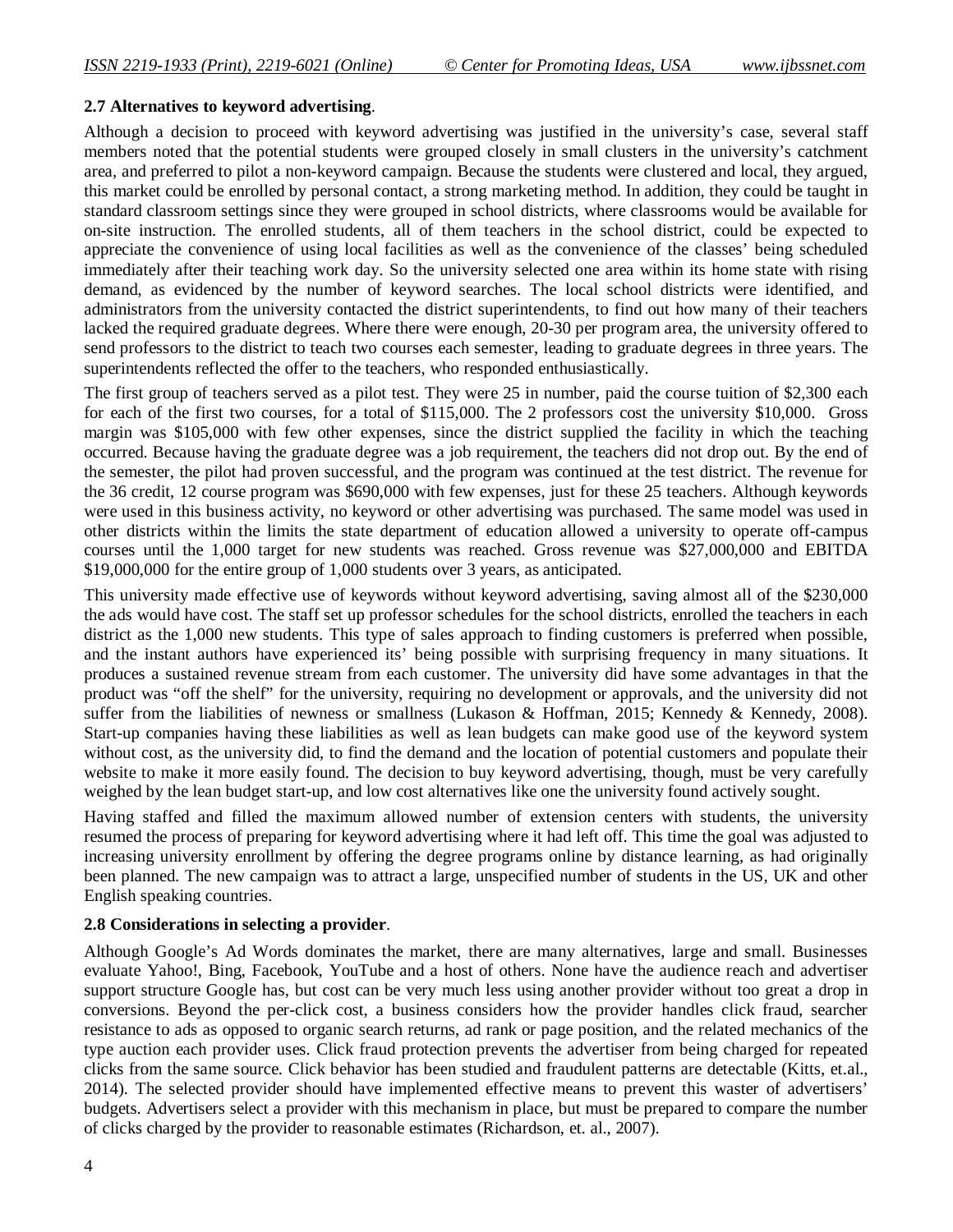Searcher resistance to ads is known to search providers (Jansen& Resnick, 2006) and should be managed by the provider and advertiser by attending known parameters (Phillips, et. al., 2013). The advertiser may further lower searcher resistance by using add-ons, such as live links, in the paid keyword ad to attract clicks.

The structure and methods of the auction have consequences as well. The keyword auction does not operate as an auction in the traditional sense, where a single item is sold to the highest bidder once. A keyword is sold over and over to many businesses at overlapping times, and at different prices. The pricing is dependent upon bids, upon ad rank (where the ad will appear in the paid ad sections of the search return page), upon ratings the quality of the advertiser's landing website, and upon ratings of the content of the paid ad. These elements which determine the price and placement of the paid ad are not independent of each other, and the formulae weighting and combining them are usually not disclosed by the providers. It is reasonable to expect that the formulae, elements and weighting primarily maximize gains for the provider, which controls the payoffs for various advertisers' behaviors.

In addition, some providers operate the auction as a generalized second price auction to stabilize the bidding process. This style auction charges each successful bidder the bid amount for the next less desirable position, as described by Edelman and his colleagues (Edelman, et. al., 2007). This reduces the bidding frequency markedly, a stability achieved, in part, through Nash equilibria. Conceptualize the auction as a non-cooperative game involving two or more players where each is aware of the strategies and results for the opposing players. Given this information it does not benefit any single player to change his or her strategy. It is like a society where there is no judicial system, yet there exists a law that, even without punishment, no one will break. For example, there is a four way intersection with a traffic light and two cars, whose drivers we will call player 1 and player 2. They are approaching the light perpendicular to each other. Player 1 has the green light and player 2 has the red. In this scenario there are three realistic solutions: the first solution is player 1 continues and player 2 stops; the second solution is that both players stop; and the third solution is that both players continue through the light. The only solution that is optimal for both players is solution 1 because it allows for a slight pause for player 2 and player 1 continues without any delay or injury. Solution 2 causes a delay for both players and could leave them hanging in limbo as to what to do now, and solution 3 causes an accident. Clearly, neither of these is an acceptable solution, leaving only one which causes a slight delay for player 2 but he will get his turn.

As in this example, players (advertisers in the keyword auction) are forced to bet against their own value and worth in trying to oust maneuver an opponent. They do not benefit from changing their bidding value, and are often constrained to a stable solution which is not optimal for them (van Damme, 1991).

Nevertheless, in spite of these limitations on controlling the auction by altering bidding strategies, advertisers can maintain a website with good SEO characteristics and place paid keyword ads with several live links. These are the options, within the constraints set by the providers that enable the advertiser to buy the desired keyword in the desired spot for a lower cost.

# **2.9 Launching the pilot campaign**.

A website is needed to provide complete product information and close the sale once the second decision point has cleared. Firms may construct a separate website for the campaign apart from the main company website to keep the potential customers on the corridor to conversion. The separate site provides links to the main company website where needed for additional information, but envelops the user in pictures, reviews and features of the product/service that caused the click. The site is small (few pages), targeted, and fluent: its design permits the user to step through the process of closing the sale with every needed thing convenient, clear, and brief. All obstacles to conversion are removed: for example, there is no forcing all users to set up an account, and the creation of user name and password is simple and facilitated by pre-propagating the form with user's email address and whatever else is known.

The site should be SEO adequate, that is, reasonable effort should be taken at equally reasonable expense for a pilot site to gain high first page placement in the organic search results to compliment the advantageous positioning of the paid keyword ad. The prime method of achieving this is making a connection with the user by engaging him/her in affective content, which is as contextual to the user as possible (Rose, 2016). This engagement should begin in the paid notice, expand in the small landing site for the click, and reach the fullness of a background story the business' main site. The decision to buy is, after all, made by affect or emotion, before reasoning occurs. *After* the user has made a decision, the user will create reasoning which justifies the choice.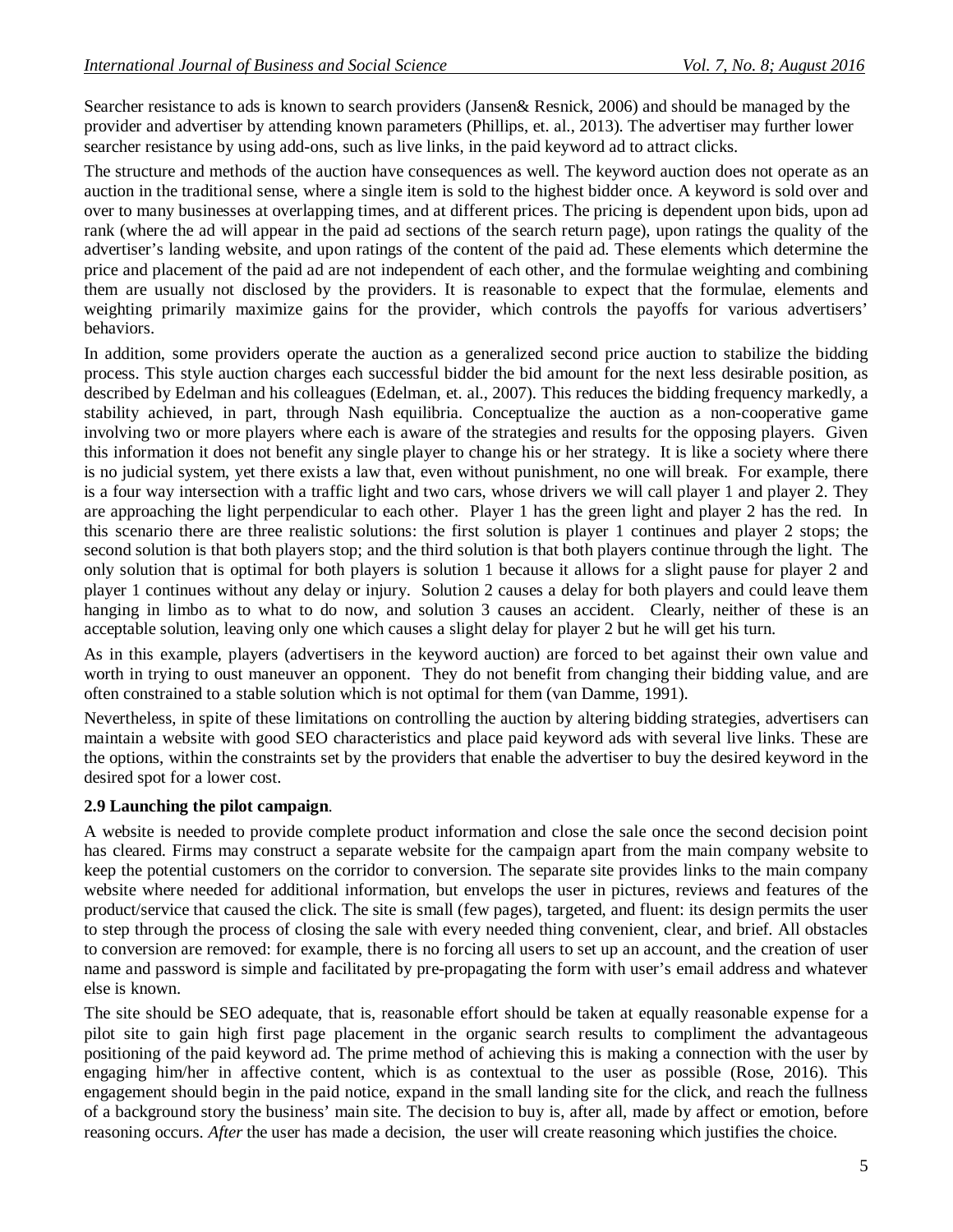There were striking demonstrations of this principle, that affect determines decisions and reasoning is used to justify them afterwards, by two researchers at the University of Texas at Austin (Huang & Raghunathan, 2010). The researchers presented pictures of two chickens, an ordinary looking, plump one, and a second, "genetically engineered" one with purple feathers, disproportionate limbs, and strange physiognomy. Half the subjects at random were told the normal chicken was better for them but less tasty than the genetically engineered chicken, while the other half were told the opposite. The normal chicken was overwhelmingly selected by both groups. One look at the picture of the two chickens and the decision was made. Then came the explanation: the subjects who were told that the normal chicken was the healthy choice reasoned that health was more important than tastiness; those told the normal chicken was tastier reasoned that taste was more important. The reasoning served to justify the decision. A parallel experiment was done with a Democrat and a Republican candidate: subjects overwhelmingly preferred the candidate in their own party, justifying their choice by the positive description or by discrediting the description if it were negative.

This principle means that the advertiser is to avoid claims and details about the product or service, no matter how strong, in favor of affective connection. Place the product information on the website where it is available, but not on the landing page anywhere near the decision point. The decision corridor should contain only elements with which users will make an affective connection. Additional features which can increase the probability of conversions are facilitating payment by accepting a wide range of payment alternatives; stating price in local currency, providing attractive pricing for "unlimited use" of licensed products (provides an advantage with comparison shoppers).

Allowing 6-8 weeks for delivery is particularly important when, as here, finding the customers comes first before acquiring or producing the product/service offered for sale. This is an optimal financial approach for the firm, sometimes referred to as "dry marketing." If the campaign is abandoned because insufficient demand is acquired, no payments are charged and an apologetic note is emailed to those who placed orders. In this way, the firm is not left with development expenses together with a supply of designed, produced and unsold products or contractedfor and unused services. The pilot campaign is then initiated until the planned cutoff of time, sales units, or budgeted costs is reached. During the time it runs, keyword trends are monitored and replaced as needed, CTR, PPC other metrics are studied daily, using the tools made available by the search provider or tools generally available on the internet. Completion of the pilot campaign brings the firm to the third decision point.

The pilot test was launched by the university with the provider offering the best page positioning given the university's capabilities in landing page website quality, at the lowest CPC. The pilot campaign cost \$6,000 for keyword advertising, and resulted in 23 new students in 60 days, very close to expectations.

## **2.10 Third decision point**.

If sufficient orders were placed, the firm produces and delivers the product or service and completes the billing process. A full campaign is then initiated after inefficiencies detected during the pilot are fixed. If orders were insufficient, apologetic email cancellation notices and statement that credit card or other payment source was not billed is sent. The product/service is abandoned or completely redesigned. More typically, the process is restarted as demands for other products/services within the company's range of capabilities are discovered.

In the case of the university, the students were sufficient in number for a course. They were enrolled in a distance learning course for credit. All 23 completed the course, and most would be expected to take the remaining eleven courses for their degrees. The gross revenue was \$52,900, EBITDA \$41,900 for this one course alone. The pilot test provided the usual benefits in streamlining the processes of enrolling the students, collecting academic credentials; etc. A full campaign in English-speaking countries was launched.

## *3. Conclusion*

Findings with direct application to the keyword advertising process emerge clearly from the existing research on keyword advertising. First, developing a comprehensive collection of keywords, free of charge, to describe a new product or service is useful and free for any business, but essential for a lean start-up, whether keyword ads will ultimately be bought or not. Second, analyzing keyword searches, free of charge, identifies the existence and trend of demand for the new product/service before incurring many costs by examining user search frequency. Third, keyword advertising is too expensive for many products and some services, and lean start-ups with one or few low-priced products are unlikely to benefit. Fourth, there are effective alternates to keyword advertising as exemplified by the university case.